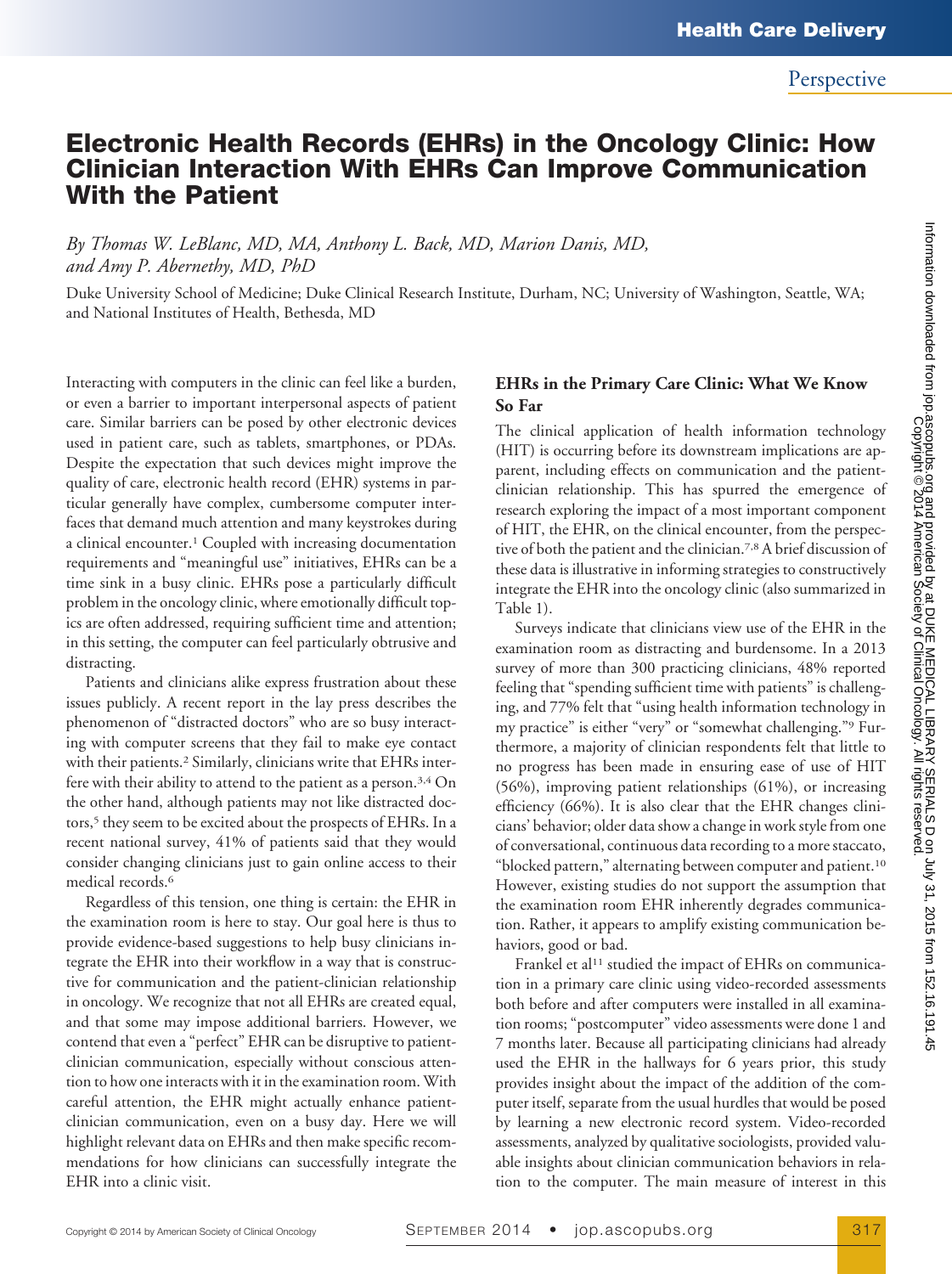| Author                                | <b>Setting</b>                                                                               | <b>Study Type</b>                                                                                                                                           | <b>Key Findings</b>                                                                                                                                                                                                                                                                                                                   |
|---------------------------------------|----------------------------------------------------------------------------------------------|-------------------------------------------------------------------------------------------------------------------------------------------------------------|---------------------------------------------------------------------------------------------------------------------------------------------------------------------------------------------------------------------------------------------------------------------------------------------------------------------------------------|
| Warshawsky et al (1994) <sup>10</sup> | Primary care clinic (Israel)                                                                 | Observational study with<br>video-recorded encounters                                                                                                       | After EHR, no change in appointment length; change<br>noted in proportion of time spent on specific parts<br>of the visit<br>Clinician work style changed from one of continuous<br>data recording to more of a "blocked pattern" of<br>interval data entry                                                                           |
| Als (1997) <sup>5</sup>               | General practice (Denmark)                                                                   | Observational study with<br>video-recorded encounters                                                                                                       | Patients disturbed by not knowing what their clinician<br>was doing when interacting with the computer<br>Patients preferred being able to see the screen<br>Clinicians were surprised at how their behavior<br>appeared on video and wanted to improve it                                                                            |
| Patel et al (2000) <sup>16</sup>      | Diabetes clinic (Canada)                                                                     | Observational study with<br>video-recorded encounters<br>Multistage study of paper and<br>computer-based records.<br>analysis of logged EHR<br>interactions | Using the EHR changed clinician-patient dialogue<br>and gathering of clinical information<br>Structure of the EHR affected dialogue, with verbal<br>activities generally mirroring the content of EHR<br><i>interactions</i>                                                                                                          |
| Makoul et al (2001) <sup>15</sup>     | General internal medicine clinic<br>(US academic center)                                     | Observational study with<br>video-recorded encounters.<br>questionnaires, medical<br>record review                                                          | EHR made it more difficult to focus attention on<br>patient-centered aspects of communication, eq.<br>eliciting the patient's agenda, exploring<br>psychosocial and emotional issues, discussing<br>how health problems affect the patient's life                                                                                     |
| Garrison et al (2002) <sup>12</sup>   | Family practice clinic; patients<br>with blood pressure or lipid<br>problems (United States) | Postal survey                                                                                                                                               | Positive association between patients' perceptions of<br>clinician's computer skills and patient satisfaction.<br>Satisfaction with the computer's effect on the visit                                                                                                                                                                |
| Booth et al (2004) <sup>14</sup>      | Primary care clinic (United<br>Kingdom)                                                      | Qualitative ethnographic<br>study with video-recorded<br>encounters                                                                                         | General physicians are not able to multitask at the level<br>required to manage the EHR and maintain<br>high-quality communication<br>These tasks can be accomplished in the same<br>consultation, but not simultaneously<br>As tasks became more complex, they intruded on<br>the doctor-patient relationship                        |
| Frankel et al (2005) <sup>11</sup>    | General physicians and<br>physician assistants/nurse<br>practitioners (United Kingdom)       | Observational qualitative<br>study with video-recorded<br>visits both before and after<br>the introduction of a computer<br>into the exam room              | Examination room computing amplifies both positive<br>and negative communication behaviors.<br>Spatial orientation of the computer in the exam room<br>creates communication challenges and opportunities.<br>Clinicians do not appear to adapt much over time,<br>as behaviors changed very little in the 6-mo<br>observation period |
| Margalit et al (2006) <sup>13</sup>   | Primary care clinic (Israel)                                                                 | Observational study with<br>video-recorded encounters                                                                                                       | Gazing at the monitor was inversely related to<br>physician engagement in attending to emotion<br>and in psychosocial questioning/exchange.<br>Keyboarding activity inversely related to physician<br>and patient contribution to dialogue                                                                                            |

|  | <b>Table 1.</b> Published Data on the Effect of the EHR in Practice |  |  |  |  |
|--|---------------------------------------------------------------------|--|--|--|--|
|  |                                                                     |  |  |  |  |

Abbreviation: EHR, electronic health record.

qualitative study was the amount of attention paid to the patient rather than the computer screen; more than a 30-second absence of any verbal, visual, or postural attention to the patient was considered a communication shortcoming. Ultimately, clinicians with poor communication skills at baseline were noted to be even less effective with the introduction of a computer into the clinical encounter.

For those who were more successful communicators, the investigators observed three specific strategies that clinicians used to maintain their attention toward the patient. These strategies were (1) maintaining verbal continuity, continuing to talk to the patient while looking at the screen; (2) maintaining visual continuity, maintaining eye contact with the patient intermittently, while using the computer (every 15 seconds, or while talking with the patient); and (3) maintaining postural continuity, orienting one's head or torso toward the patient, rather than turning away. Interestingly, in comparing pre and post assessments of visit organization and both verbal and nonverbal behaviors, the addition of the computer to the examination room appeared to amplify clinicians' baseline positive and negative behaviors. In other words, those who were better communicators at baseline tended to figure out ways to continue doing so with the computer in the examination room, while those who already struggled with communication did even worse once the computer was added.

Other research links patient satisfaction with the clinician's proficiency at using computers.12 We expect that this association reflects patients' experiences with clinicians who can expertly interact with the computer while still ensuring that they feel heard and attended to. This idea is supported by other data that demonstrate a negative association between time spent viewing the computer screen and attention to psychosocial inquiry, and emotional responsiveness.13 Unfortunately, qualitative study suggests that the EHR leads clinicians to sometimes miss or ignore opportunities and invitations to connect meaningfully with their patients.14 The presence of the EHR in the examination room may therefore further impair clinicians' abilities to focus on important aspects of patient-centered communication, including eliciting the patient's agenda and exploring emotional or psychosocial issues.15 Given these findings, we recommend following an explicit communication strategy in using the EHR in the oncology clinic.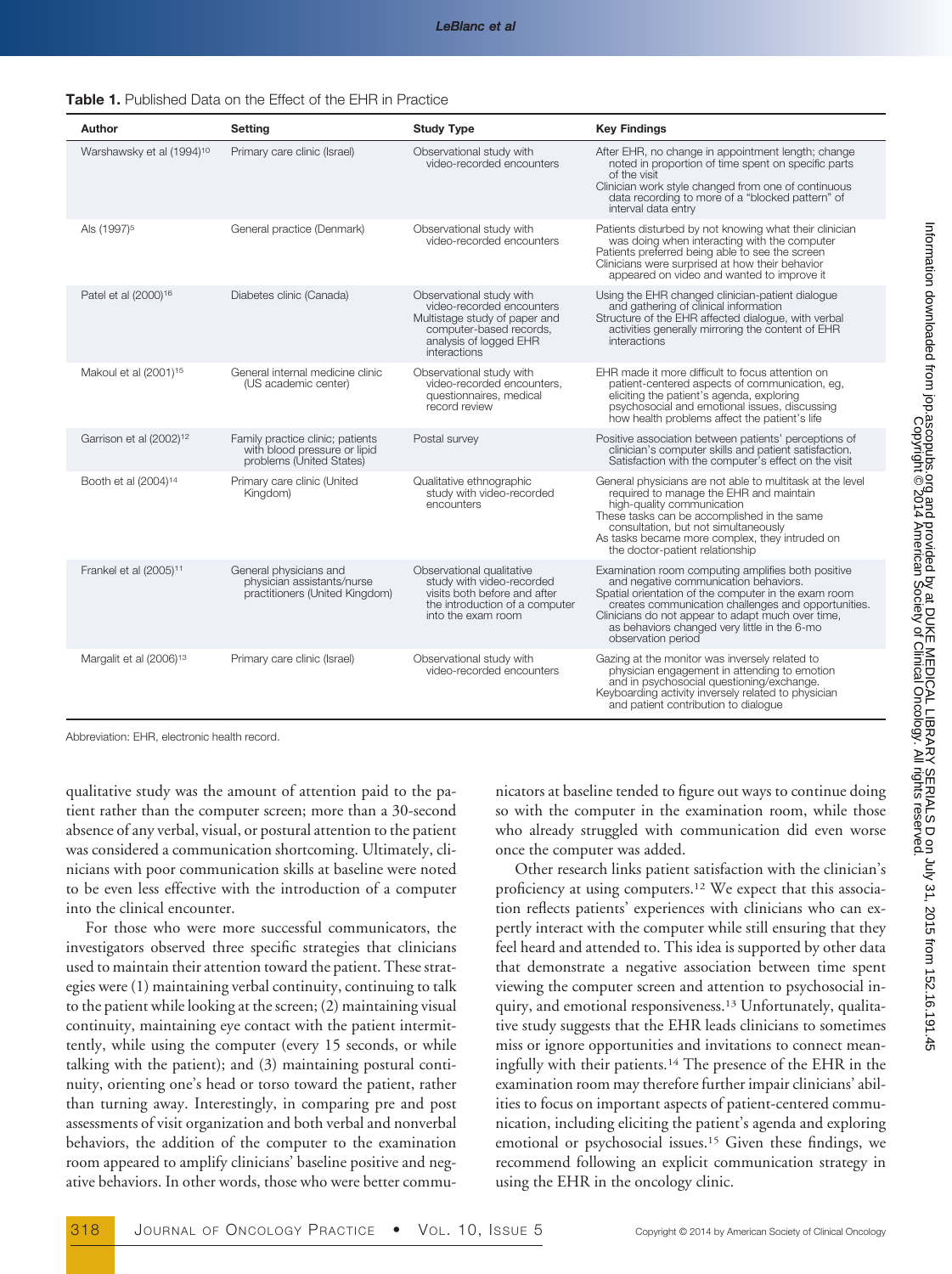# **The EHR in the Oncology Clinic: Six Ingredients for Success**

On the basis of available evidence, introduction of the EHR into the clinical encounter affects clinician-patient communication and visit organization.16 Furthermore, clinicians' own perspectives (eg, acceptance of the new record-keeping method, their own comfort and experience with evolving technology, their own communication skills) highlight the disruptive nature of this innovation in practice, potentially leading to frustrations and pressures that may encourage the development of bad habits and shortcuts in patient-clinician communication. Taken together, these findings suggest the need for specific strategies to improve or maintain high-quality communication as the computer becomes a central part of the clinical encounter. Potentially complicating this goal are the many challenges already inherent in caring for patients with cancer.

Compared with other health care settings, communication in oncology is often even more high-stakes, involving complex dilemmas, emotional content, clinical uncertainty, and life-limiting illness. What effect does the computer have in this highstakes setting in which, even without computers, oncologists frequently neglect opportunities to express empathy for their patients?<sup>17</sup> The presence of a computer may amplify this shortcoming. How can we prevent the computer from being obtrusive or even counterproductive in this difficult context?

High-quality research from the last several decades demonstrates that patient-centered communication is a discrete skill set that comprises teachable, learnable, and measurable behaviors.18 A specific set of behaviors is even associated with improved outcomes and patient satisfaction.19 Although the evidence base informing communication behaviors around EHR use is small, the application of time-tested principles of patient-centered communication is likely to be helpful in this case. Here are six evidence-based suggestions, extrapolated from the substantial evidence on high-quality patient-centered communication, to promote the successful integration of the EHR into the oncology clinic (Table 2).

*Position yourself for dual access, to the EHR and to the patient.* Successful communication requires a connection between clinician and patient. Just as word choice and body language can either impede or promote connection, so can the computer, depending on its position in the examination room. If the computer is placed in juxtaposition to the patient, it may feel like a distraction, pulling the clinician away from the patient as he or she turns toward the screen.<sup>15</sup> This creates a sense of conflict as the clinician must consciously choose between patient and screen throughout an encounter. On the other hand, the computer can be a "bridge" when positioned unobtrusively between the patient and clinician, thereby helping to mediate connectedness and communication in the clinical encounter. Here, the computer can be used as a conduit for information flow, and an opportunity for more active patient participation in their care. This allows the patient to view the screen along with the clinician, perhaps to look at trends in laboratory values, radiographs, educational materials, and so on. Evidence suggests that patients' eyes follow the gaze of the clinician.20 This can be used strategically during the clinical encounter to more actively involve patients with the screen and the EHR. Successful use of this technique was noted frequently in the Frankel et al<sup>11</sup> study described above.

*Ask permission or acknowledge that you will use the EHR.* The computer can feel out of place in the examination room, especially when it is first introduced. Providing an explicit explanation and invitation about the computer and the EHR can be an effective way to prepare patients for the clinician's interaction with the computer during the encounter.<sup>21</sup> Explicitly mentioning an impending interaction with the EHR has been successful in primary care settings.14 For example, one might say, "It's important that I accurately document our visit. I'm going to be typing while we talk, to make sure I get it right. Is that okay with you?" Few, if any, patients will decline, but asking their permission helps to position the computer more positively as an integral component of their care. Outright apologies for the computer without showing its benefit in a patient's care are unlikely to be effective in improving communication or establishing rapport.

*Use the EHR as a teaching tool.* Technology may help patients better understand their illness, and the computer can facilitate this during the clinical encounter. Using graphing features to highlight trends in laboratory results, or showing radiographic images, can be a powerful way to integrate the EHR into patient care. For example, the clinician might say, "I'd like to talk with you about the results of your CT scan. Would it be helpful if we look at the images while we talk about it?" This also helps to illustrate links between objective data and the patient's subjective experience. Another example might be, "This is a graph of your blood counts over the last 3 months. This line shows that your RBCs have decreased quite a bit since starting chemotherapy. I suspect this is why you feel more tired. Let's talk about some ways to address this."

*Preserve nonverbal contact with the patient.* The presence of the computer may decrease the frequency of eye contact between clinician and patient or the clinician's ability to recognize signs of distress by virtue of reducing attention to patients' nonverbal cues. It is therefore important to consciously use periodic eye contact by looking up from the computer when speaking to the patient. Spending the entire visit looking at or interacting with the computer is certain to make patients feel ignored or uncared for. It is important to recognize that the EHR appears to amplify any good or bad communication behaviors that a clinician already has.<sup>11</sup> In the pre-post study by Frankel et al,<sup>11</sup> clinicians with less organized visits experienced further disorganization after the computer was introduced into the examination room; the clinician disruptively moved back and forth between patient and computer, negatively affecting the focus and flow of the visit and increasing its length. The disorganized clinician may be more likely to get lost in the clicking and the typing, such that the patient feels ignored, neglected, or even disrespected.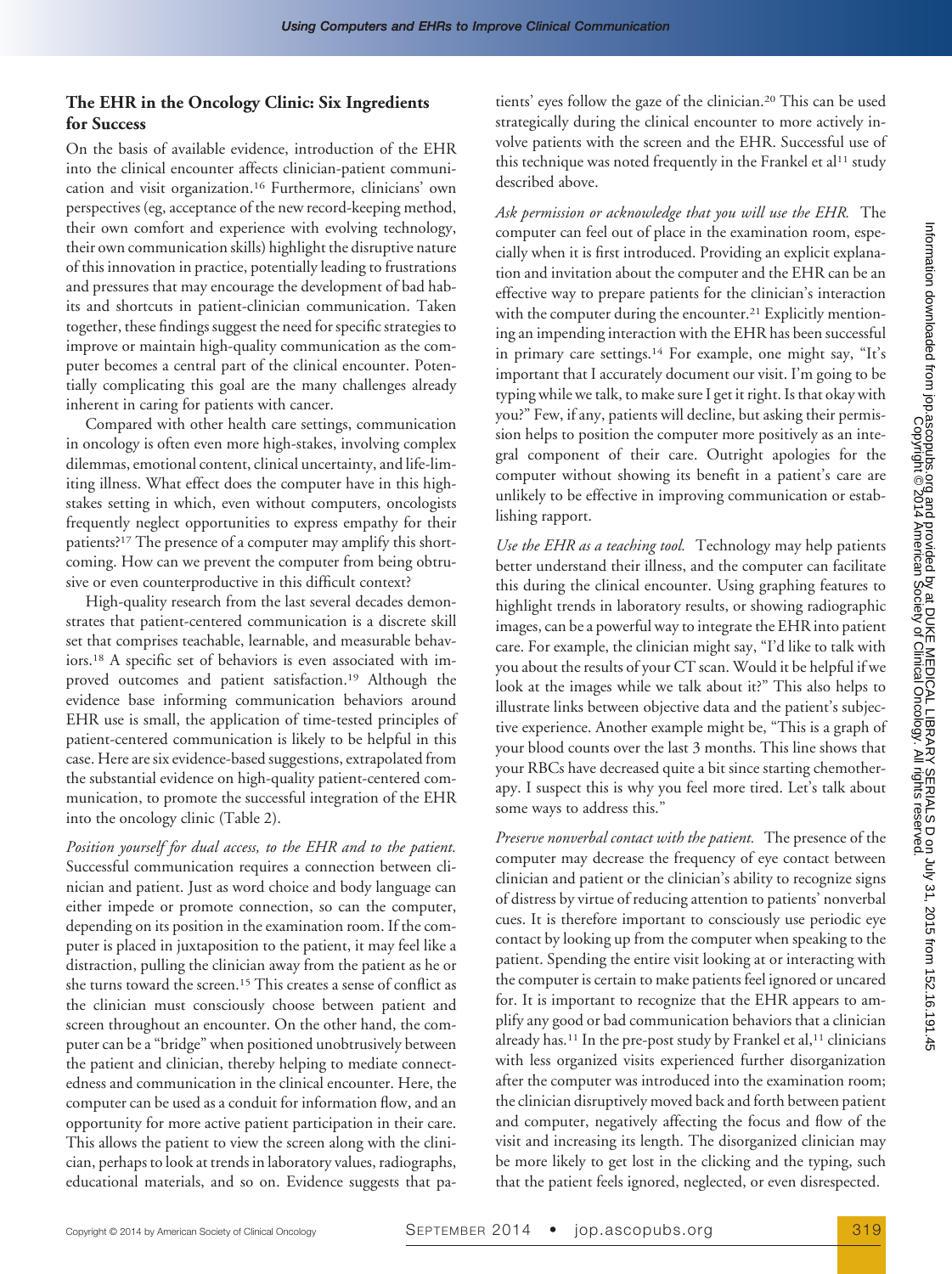| <b>Strategy</b> | Example                                                                                                                                                                                                     | Try to $\ldots$                                                                                                                       | Avoid $\ldots$                                                                                        |
|-----------------|-------------------------------------------------------------------------------------------------------------------------------------------------------------------------------------------------------------|---------------------------------------------------------------------------------------------------------------------------------------|-------------------------------------------------------------------------------------------------------|
| Positioning     | Use the computer as a bridge between you and<br>the patient, rather than a barrier                                                                                                                          | Use it to mediate connectedness and communication;<br>encourage patient participation in care; show<br>graphics, trends, imaging      | Positioning it directly between you and<br>the patient, or where the patient<br>cannot see the screen |
| Invitation      | Introduce the EHR as an important part of high-<br>quality cancer care, and ask permission to<br>interact with it during the visit                                                                          | Prepare patients for your use of the computer; ask the<br>patient if they would like to learn more about your<br>use of the EHR       | Apologizing for its presence or your<br>interactions with it                                          |
| Involvement     | Involve the patient in using the EHR, such as by<br>showing radiographic images, graphing<br>laboratory values, or trending vital signs                                                                     | Discuss changes in the patient's disease trajectory via<br>graphs, imaging, etc.                                                      | Excluding the patient; they may feel<br>ignored, or wonder what you are<br>typing about them          |
| Nonverbal       | Maintain good nonverbal communication<br>behavior, such as by nodding, looking up<br>from the screen frequently, reflecting or<br>responding to emotion, etc.                                               | Make it a point to periodically look directly at your<br>patient                                                                      | Letting its presence decrease eye<br>contact with your patient                                        |
| Organization    | Negotiate an agenda for the visit upfront; elicit<br>the patient's agenda, present yours, and set<br>a plan for the content of the visit, recognizing<br>that you cannot accomplish everything each<br>time | Organize the encounter. Plan when to use the EHR,<br>what to show, and when to step back<br>from the computer to focus on the patient | Allowing the computer to preoccupy<br>you and further disorganize the<br>encounter                    |
| Activation      | Use the computer to present and demonstrate<br>some useful resources for the patient                                                                                                                        | Have online resources readily available to show the<br>patient                                                                        | Being unprepared and having to Google<br>sites in the examination room                                |

| <b>Table 2.</b> Strategies for Success With the EHR in the Oncology Clinic |  |  |
|----------------------------------------------------------------------------|--|--|
|----------------------------------------------------------------------------|--|--|

Abbreviation: EHR, electronic health record.

*Organize what you want to accomplish before the visit.* Recognizing that the computer seems to amplify existing behaviors, good or bad, and considering increasing time pressures of clinical practice, it is important to be explicit about the purpose and content of each clinical encounter. Disorganized clinicians are likely to remain disorganized after the computer enters the clinic; organization and goal setting are thus even more important in the era of the EHR. Setting an agenda for the visit upfront can help clinicians to use the computer in a less disruptive manner, can save time, and may even improve patient satisfaction with a visit. In this way, both patient and clinician are able to set an agreeable and reasonable agenda for the visit.

*Demonstrate Internet resources that might contribute to patient activation.* Although we have focused on reducing the negative consequences of computers in the oncology clinic, clinicians can also make use of the computer in positive, activating ways. One approach might be to encourage patients to do some of their own fact-checking using Internet-based resources that can help them become more knowledgeable, comfortable with their illness, and active in their own care, including verifying the accuracy of information present in the EHR.22 For example, one emerging source of patient engagement and activation related to the EHR is the Office of the National Coordinator's "Blue Button" system, which facilitates patients' direct access to their records online.23

### **Limitations**

Although our recommendations and approach are rooted in evidence and best-practice standards in communication, computers are relatively new in the clinical workflow, especially in the examination room, and most of the available evidence does not consider the computer's impact. We therefore do not yet have much specific data to guide our approach further, especially in the oncology setting. Regardless of the potential benefits of the EHR, some patients may resist the use of the computer in the examination room, and we should be respectful of their viewpoint. This may necessitate slightly shortening the visit to allow time for documentation outside the examination thereafter; this can be communicated openly, and negotiated with the patient as necessary. It is also important to recognize that in the oncology clinic, patients who are distraught deserve our full attention and should be accommodated, regardless of the presence of the computer. In these situations, it will rarely, if ever, be appropriate to be attending to the computer when the patient is in need of direct attention.

## **Conclusion**

The addition of the computer into the examination room has great potential to improve patient care, and even communication, if it is thoughtfully integrated into a visit. The computer may also amplify bad habits and negative communication behaviors, so careful attention to this issue is needed. Applying principles of patient-centered communication to the use of the EHR points to the importance of several practices, including (1) positioning, (2) asking permission, (3) involving the patient, (4) nonverbal communication, (5) organization, and (6) patient activation. By attending to these principles, the computer can be successfully integrated into the oncology clinic. Clinicians must be attuned to the fact that the computer will amplify pre-existing positive and negative communication behaviors, thus conscious attention to communication strategies around the computer is important. More research in this area is needed to provide further guidance about patients' perceptions of the EHR, and to generate data on the efficacy of our recommended strategies to improve communication in the oncology clinic.

*Authors' Disclosures of Potential Conflicts of Interest Although all authors completed the disclosure declaration, the following author(s) and/or an author's immediate family member(s) indicated a*